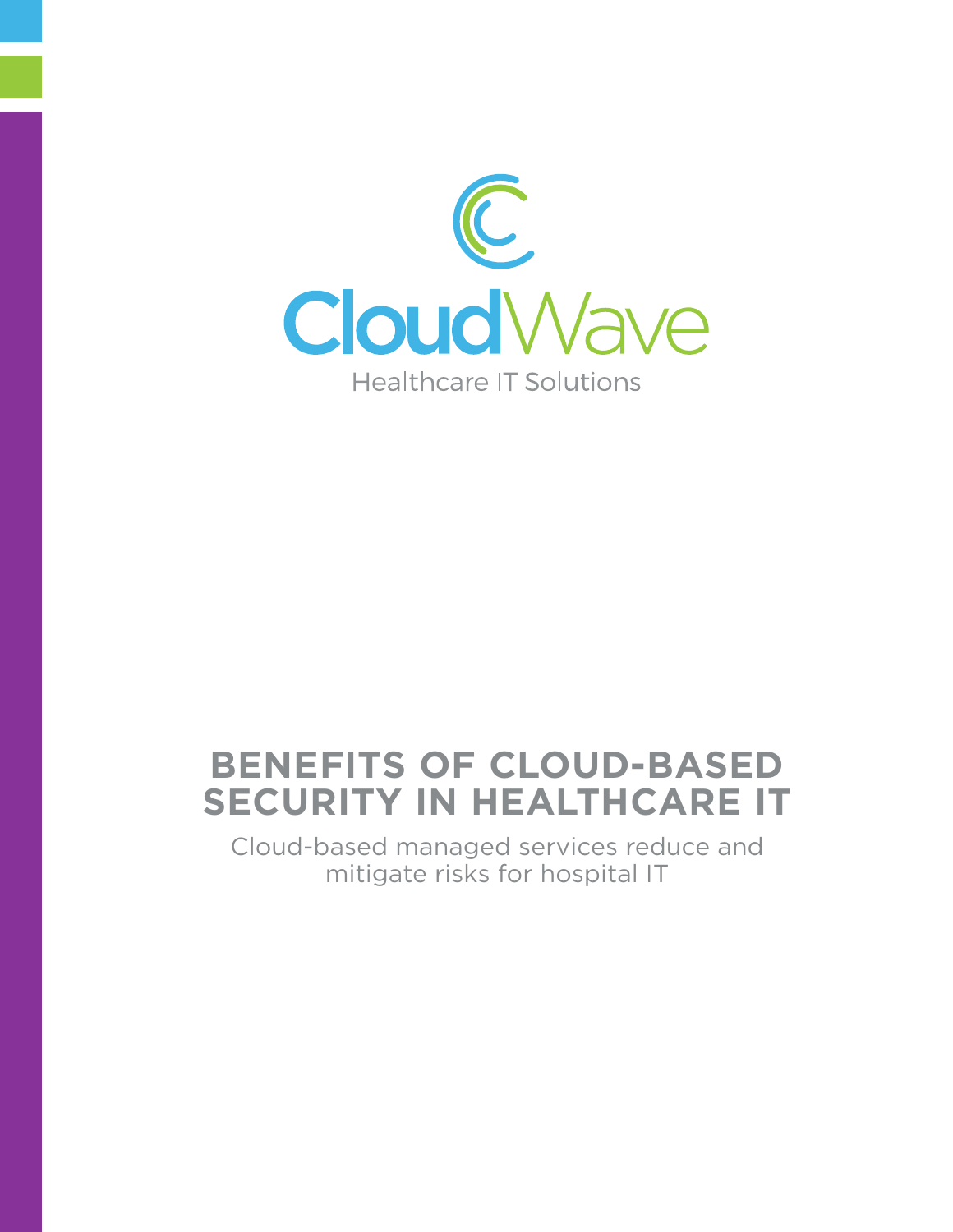# **Benefits of Cloud-Based Security in Healthcare IT**

Cloud-based managed services reduce and mitigate risks for hospital IT

## **INTRODUCTION**

Healthcare organizations are facing a difficult challenge: They must collect, store and share electronic health records, but they must do so in ways that protect that data from falling into the wrong hands. In the modern landscape, healthcare data is more valuable than ever before. For clinicians, instant access to patient data can improve the quality of care. For the hospital, better patient care equals happier and more loyal consumers. Aggregated healthcare data, or big data, is foundational in evolving preventative and prescriptive medicine. Unfortunately, the data that is so valuable to hospitals is equally valuable to criminals.

In recent years, the black market, organized crime and technology-based crimes originating in nation states have grown to a multibillion-dollar industry. On-site IT infrastructure and tapebased storage is no longer adequate to protect hospitals from cybercrime.

Since 2003, the Health Insurance Portability and Accountability Act (HIPAA) has brought security and privacy enforcement to Covered Entities. Stringent regulations mean massive fines for data breaches, and the consumerization of healthcare services means patients/ consumers are taking an active role in choosing where they are treated. Combined with a booming black market for healthcare data, these factors and others have hospital IT departments in volatile and unfamiliar territory.

## **Evolving threats to healthcare IT**

In the past few years, cybercrime has evolved from hackers showing off their technical skills to botnet attacks, exfiltration or stealing medical information or credit card data, and malware such as ransomware. Hospitals are particularly vulnerable to cyberattacks because, by design, most hospitals are one large network of systems where devices can communicate freely and computer systems can talk to each other. But the very same network architecture that allows for enhanced efficiency and productivity also

allows the propagation of malware. Once malware finds its way into a system that is possibly full of security holes, it can access all of the systems holding information in the entire organization.

Ransomware is an insidious incarnation of cybercrime, and incidents are increasing rapidly. Ransomware is a form of malware that infiltrates an organization and encrypts much of the hospital's data once it's in the network. Perpetrators then demand that hospitals pay for the encryption key. If hospitals don't pay, or don't pay fast enough, they stand to lose all of their data—volumes now measured in terabytes. Ransomware





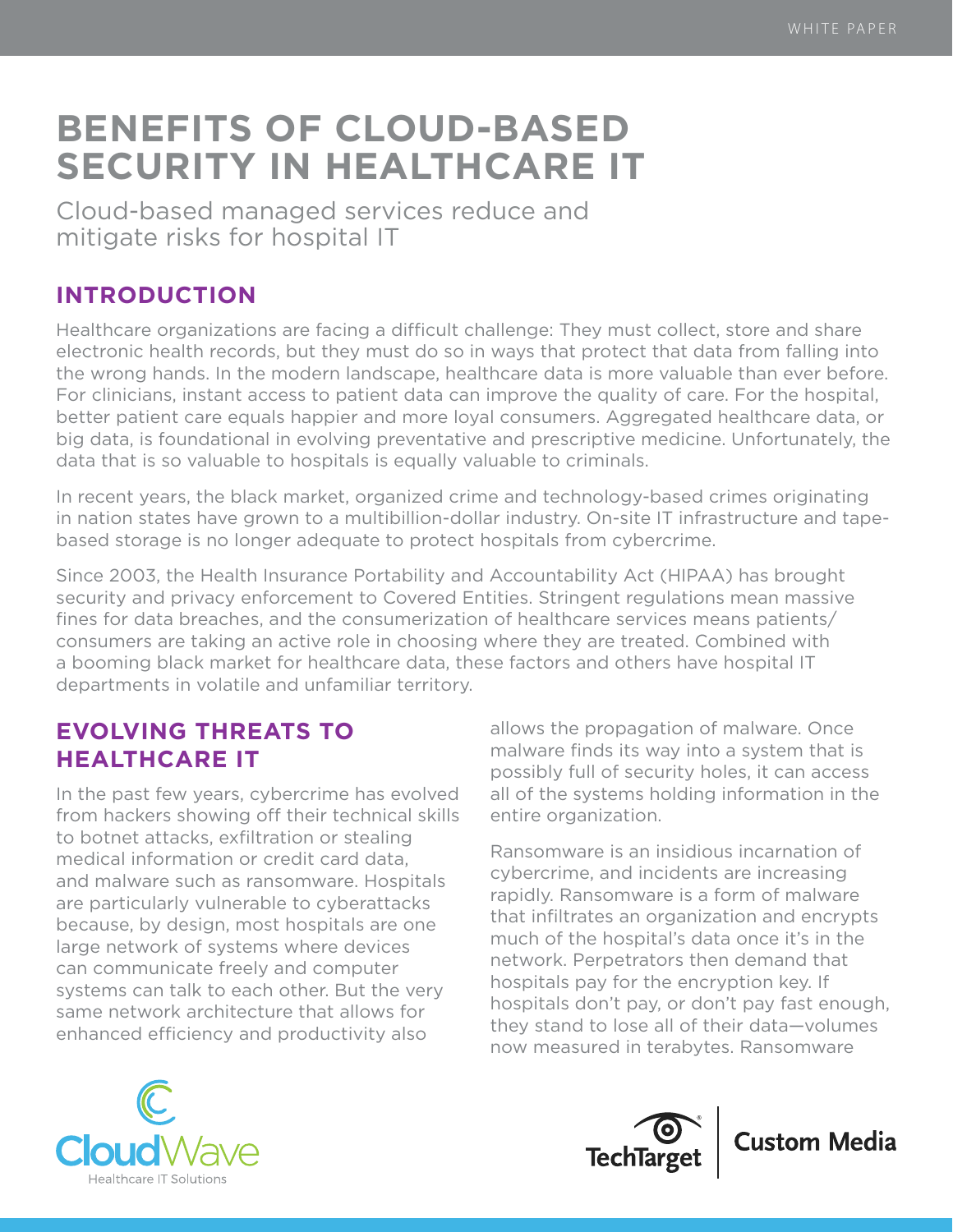is becoming so sophisticated that some versions are "file-less," allowing them to evade many antivirus applications. Fileless ransomware is often difficult to nearly impossible to detect until the damage has been done. Malware and ransomware are so lucrative that attacks escalated by over 300% in 2016.1

This trend means that for hospitals, malicious attacks are no longer a question of if but when. Cyberattacks can shut down entire hospitals, including expensive diagnostic equipment that earns its keep by operating 24 hours a day. Cyberattacks can also affect patient care and the hospital's brand and reputation, and lead to regulatory penalties.

#### **Mitigating risks and improving healthcare IT security with managed cloud services**

Given these and other risks, hospitals are increasing their consumption of cloud infrastructure and services. The cost benefits of cloud help cash-strapped IT departments combat the growing volumes of data, reduce energy costs, shift capital expenditures to operational expenditures, and provide ondemand scalability for departments with ever-increasing storage demands. However, if hospitals are to embrace cloud technology, they must do so in a way that mitigates risks effectively. Not all cloud services are architected and maintained equally, and a thorough evaluation is always necessary. With the appropriate structure and protections in place, hospitals can safely put even their most sensitive data in the cloud. Often, data in a cloud data center is better protected than in a hospital's existing environment.

As threats to healthcare IT and patient data increase, remediation or "after-event"



services are not enough. The ideal strategy to mitigate security risk is to have a team of specialized security experts. But this is not always practical, as hospitals can't afford an army of specially trained staff, even if they were able to attract them. Adopting cloud services for IT infrastructure allows hospitals to partake in the security posture of cloud providers that operate at a scale that affords and demands the best talent and technology.

Cloud services go a long way toward mitigating risk, but not all of a hospital's infrastructure can run out of the cloud today. There is still technology that remains local. Security is much more than technology; it requires physical safeguards and administrative procedure—not to mention the value of an educated end-user base. To address these concerns, hospitals have begun sourcing specific security services from third parties.

Security-as-a-service allows hospital IT staff to focus on day-to-day operations and value-add projects instead of attempting to be security experts. With the threat landscape changing rapidly, security-as-aservice provides infrastructure, expertise and constant monitoring—a combination that is the most sophisticated defense against cybercrime.

<sup>1 &</sup>quot;[How to Protect Your Networks from Ransomware](https://www.justice.gov/criminal-ccips/file/872771/download)," U.S. Department of Justice, Computer Crime and Intellectual Property Section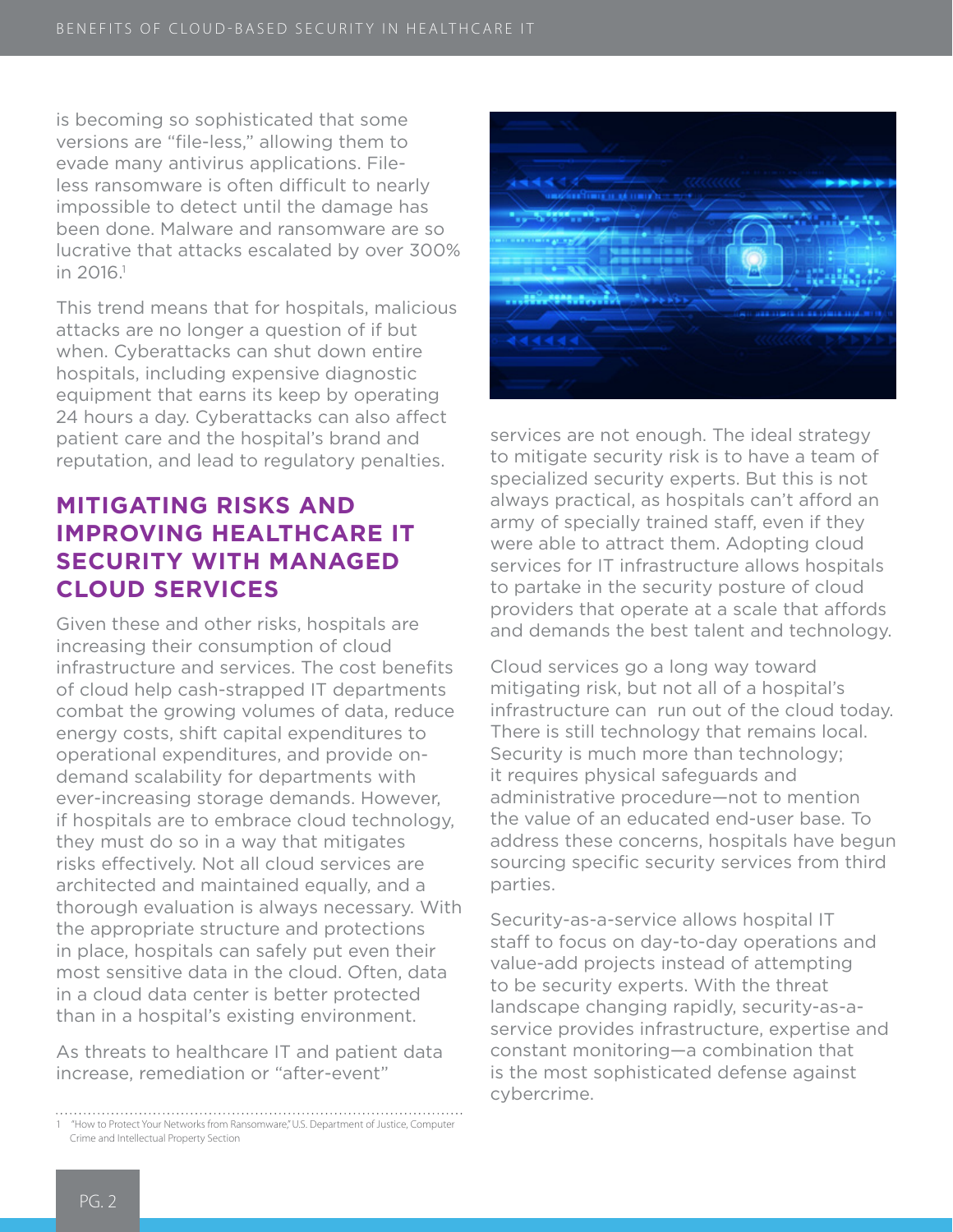## **CloudWave security-as-a-service**

CloudWave's OpSus Cloud Services offer security of scale and experience. OpSus is operated out of tier-four data centers that have triple redundancies, physical security, geographic stability, biometric entry screening and fire suppression. This model makes state-of-the-art technology such as periodic vulnerability scans and daily log reviews economical, so small hospitals can enjoy the benefits of cloud technology without a large capital expenditure. OpSus Cloud Services are designed with a defensein-depth approach to security, measuring, monitoring and protecting at every layer: perimeter, server and port.

In addition to managed infrastructure, embedded with state-of-the-art security technology and process, OpSus Cloud Services include OpSus Defend, a suite of security services that allow hospitals to protect and secure their own on-premises private cloud. This managed service provides cloud-based security-as-a-service powered by Fortified Health Security. The service includes a team of dedicated healthcare security experts who know how to best protect a hospital's data, networks and services, as well as how to identify risks that could lead to a data breach.

OpSus Defend adds layers of managed protection and monitoring, either on premises or in a hosted environment, and is available as individual or bundled services.

OpSus Defend includes HIPAA risk analysis, vulnerability threat management, security information and event monitoring, penetration testing, vulnerability threat management and data loss prevention—all as modular, managed services. Delivered via the OpSus Cloud, OpSus Defend makes secure cloud affordable for hospitals, improves clinician workflows and helps hospitals meet compliance goals.

#### **Conclusion**

Healthcare organizations are under increasing pressure to protect healthcare data. Not only is this data valuable to clinicians as they provide patient care, but it has also become incredibly valuable on the black market. For hospitals, the costs and consequences of data breaches include loss of patient trust, brand damage, regulatory fines and even whole-hospital shutdowns. Hospital IT must find a way to mitigate the risks of new security threats, but the solution has to fit into traditionally tight budgets.

Sourcing security from a third party is an effective solution to the staffing and budgetary challenges in the face of constant